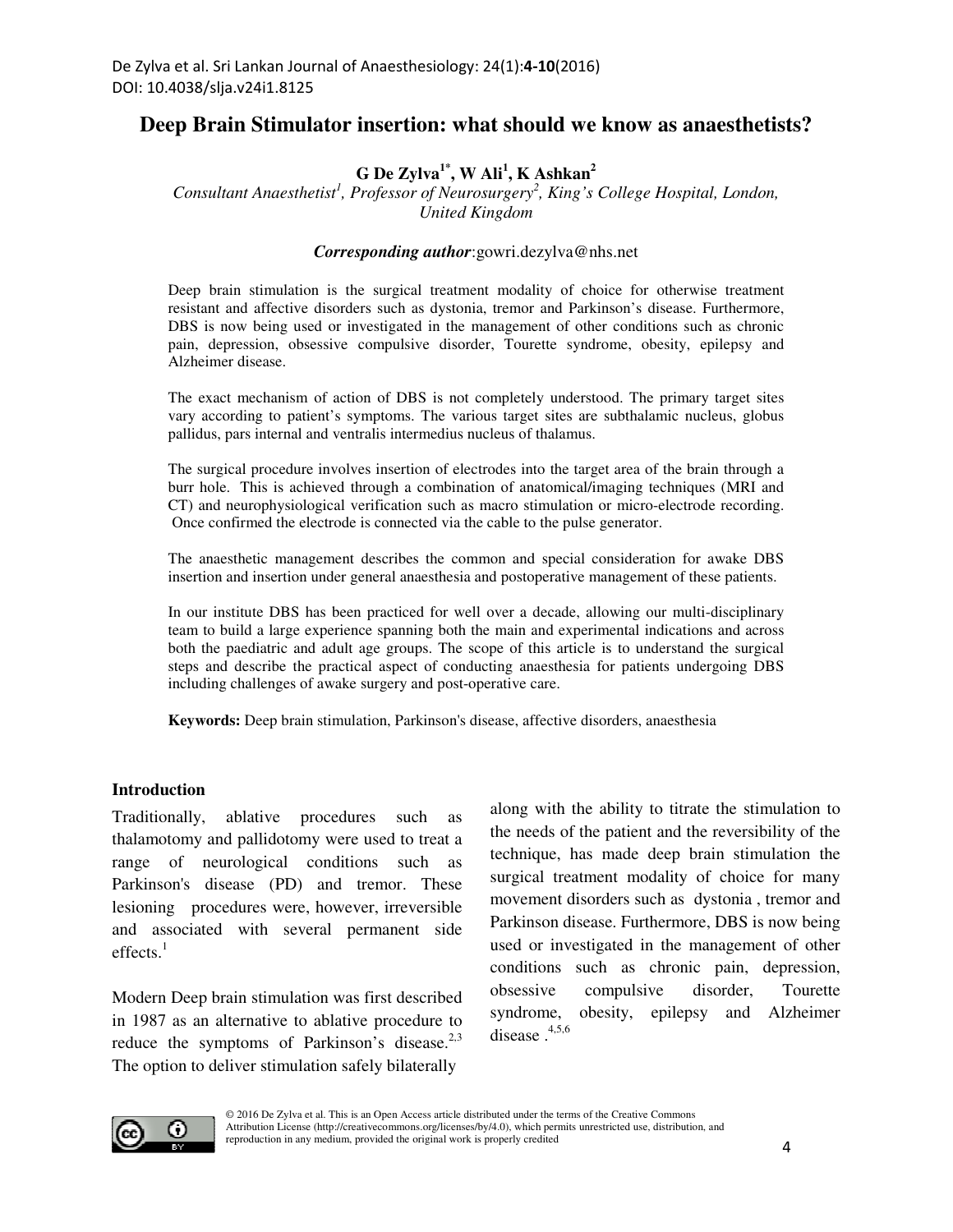#### **Mechanism of action**

The exact mechanism of deep brain stimulation is not completely understood and may differ depending on the site of stimulation and the condition being treated. The primary target sites vary with patients and symptoms and include the subthalamic nuclei (STN), globus pallidus pars interna (GPi) and the ventralis intermedius nucleus of thalamus  $(Vim).$ <sup>7</sup> (Figure 1).

- (a) Stimulation of STN- This is the most widely used target for PD and has been proven to be effective in treating the tremor, bradykinesia and rigidity. Furthermore, many patients will also be able to reduce their medications significantly which will improve side effects such as dyskinesia's.<sup>8</sup> There are now several randomized trials confirming the benefits of STN DBS in improving patients quality of life compared to the best medical therapy.<sup>9</sup> Of interest, STN DBS may decrease glutamate production from the STN which has been hypothesized to confer a neuro protective effect. $10,11,12$
- (b) Stimulation of the GPi In the context of PD, GPi DBS is particularly effective against dyskinesia. Its widest application, however, is to treat dystonia where it may modulate neuronal plasticity. $^{13}$
- (c) Stimulation of the Vim (Thalamus) Highly effective for the treatment of essential tremor and also tremor dominant PD.

## **Surgical technique**

The DBS system consists of three components: the electrode, the cable, and the battery which generates pulse. The surgical procedure involves insertion of the electrode in to the target area of the brain through the burr hole, which is then connected via the cable to the programmable pulse generator. The latter is usually placed just below the left clavicle (to avoid car seat belt pressing the battery) or in the abdomen. Insertion of the

electrode and the connection to the implanted battery may occur during the same operative session or a few days later depending on the nature of the condition being treated and the surgical technique. (Figure 2)

Placement of electrodes requires maximum accuracy, given the very small size of the target nuclei (a few millimetres in diameter). This is achieved through a combination of anatomical/ imaging techniques and neuro-physiological verification such as macro stimulation or microelectrode recording (MER). The anaesthetic requirement of this stage depends on the type of disease, tradition and institutional preference. The surgery may be done under local anaesthesia, conscious sedation or general anaesthesia. Although there is a wide variation in techniques, in most institutions, the initial step is the placement of a rigid stereotactic head frame to the patients skull (Figure 3) followed by a MRI scan to visualize the brain structures and establish reference to external frame landmarks to obtain coordinates for accurate insertion of the electrode into the target area of the stimulation. Next, burr hole is performed and the electrode is placed through the burr hole by the surgeon. In most units, once the electrode reaches the anatomical target, neuro-physiological evaluation is performed to accurately define the most clinically effective point within the target volume. This may involve micro-electrode recording to look for signature activity of brain nuclei or macro stimulation in awake patients to observe improvement of symptoms and lack of any side effects.

The next step involves connecting the electrode to the cable which is tunnelled from the scalp, subcutaneously across the neck to an infraclavicular area or to the abdomen, where it is connected to the pulse generating battery. This stage is commonly performed under general anaesthesia.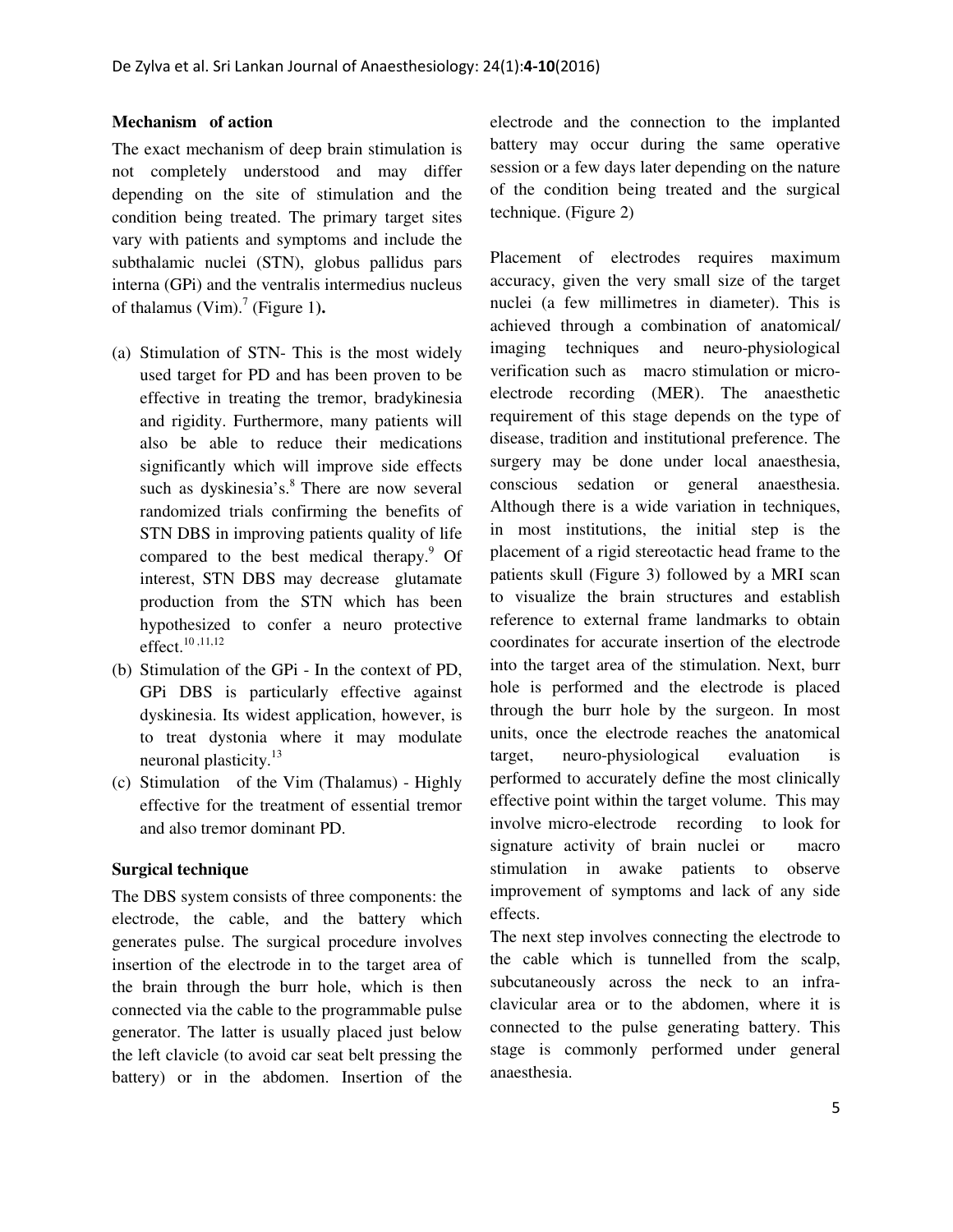





**Figure 3:** Rigid frame



Figure 2: Deep Brain Stimulator and the battery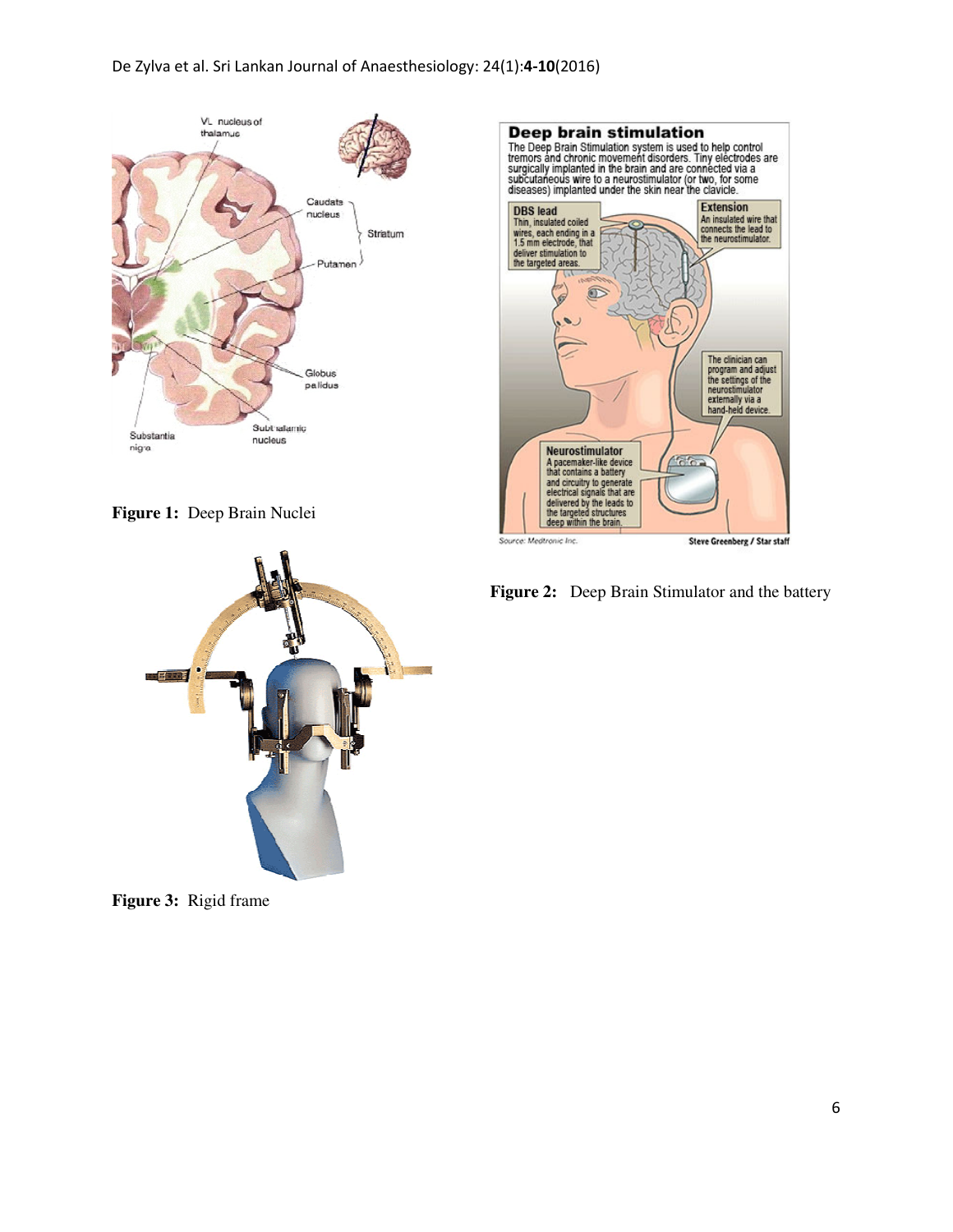| Anaesthetic agents              | GPi                        |
|---------------------------------|----------------------------|
| Propofol in dystonia            | Firing rates substantially |
| group <sup>14</sup>             | decreased with long        |
|                                 | pause                      |
| Propofol in Parkinson's         | No difference              |
| group                           |                            |
| Desflurane in dystonia          | No difference same as      |
| group <sup>15</sup>             | awake group                |
| Desflurane in                   | Significant decrease in    |
| Parkinson's group <sup>15</sup> | firing rate                |
| Awake group <sup>15</sup>       | No difference same as      |
|                                 | anaesthetized group        |
|                                 |                            |

**MERs and Macro stimulation testing and different anaesthetic agents** 

 The difference in the anaesthetic effect on these target nuclei may be due to the amount of their GABA input. The GPi neurons have greater GABA input compared with the STN neurons and, therefore, are suppressed by most anaesthetic agents.<sup>16</sup>

## **Anaesthetic management**

## **Preoperative evaluation and preparation**

DBS patients are managed by a multidisciplinary team consisting of neurologists, neurosurgeons, neurophysiologist, neuropsychologist, psychiatrist, anaesthesiologist and clinical nurse specialist. Correct patient selection is vital for the successful outcome.

## **Anaesthetic consideration in awake DBS insertion**

Apart from the routine evaluation the specific considerations are:

- 1. Good psychological preparation.
- 2. Proper airway assessment: Patients with obstructive sleep apnoea the CPAP mask may need to be placed before placing the stereotactic frame.<sup>17</sup> (Figure 3) This frame

could cause potential airway difficulty in emergency.

- 3. Normal blood pressure. Anxiety during the procedure can increase the blood pressure and pose risk of intra cerebral bleed.
- 4. Pain management in chronic pain patients.
- 5. "Drug off" states to facilitate intraoperative mapping and clinical testing may worsen the patient's symptoms and possess challenge to perioperative care.<sup>17</sup>
- 6. Patients should be informed of different locations of care- operating room

(IV cannulation and placement of stereotactic frame on the skull) - MRI (for localizing the target) - back to operating room (long procedure and frequent macro stimulation testing, sitting position and need to empty the bladder before starting the procedure) – Post-operative imaging to confirm the location of electrode and back to operating room for connection to the battery under general anaesthesia if the whole procedure is to take place on the same day.

The placement of the stereotactic frame and the burr hole can be performed by infiltration of local anaesthetic agent to the site of the pins and the site of burr hole or by supraorbital and occipital nerve blocks. Although nerve blocks have shown to be less painful than local infiltration, there is no difference in pain at the time of pin placement or during the surgery. $18$ 

Standard anaesthetic monitoring needs to be performed. It may be technically difficult in movement disorder patients. Supplementary oxygen may be administered through the nasal prongs. Awake patients may be more comfortable without a urinary catheter. Therefore meticulous fluid management is necessary to avoid hypovolemia and at the same time to avoid a full bladder. Before starting the procedure it is very important to make sure that patient is optimally positioned in a maximal comfortable position to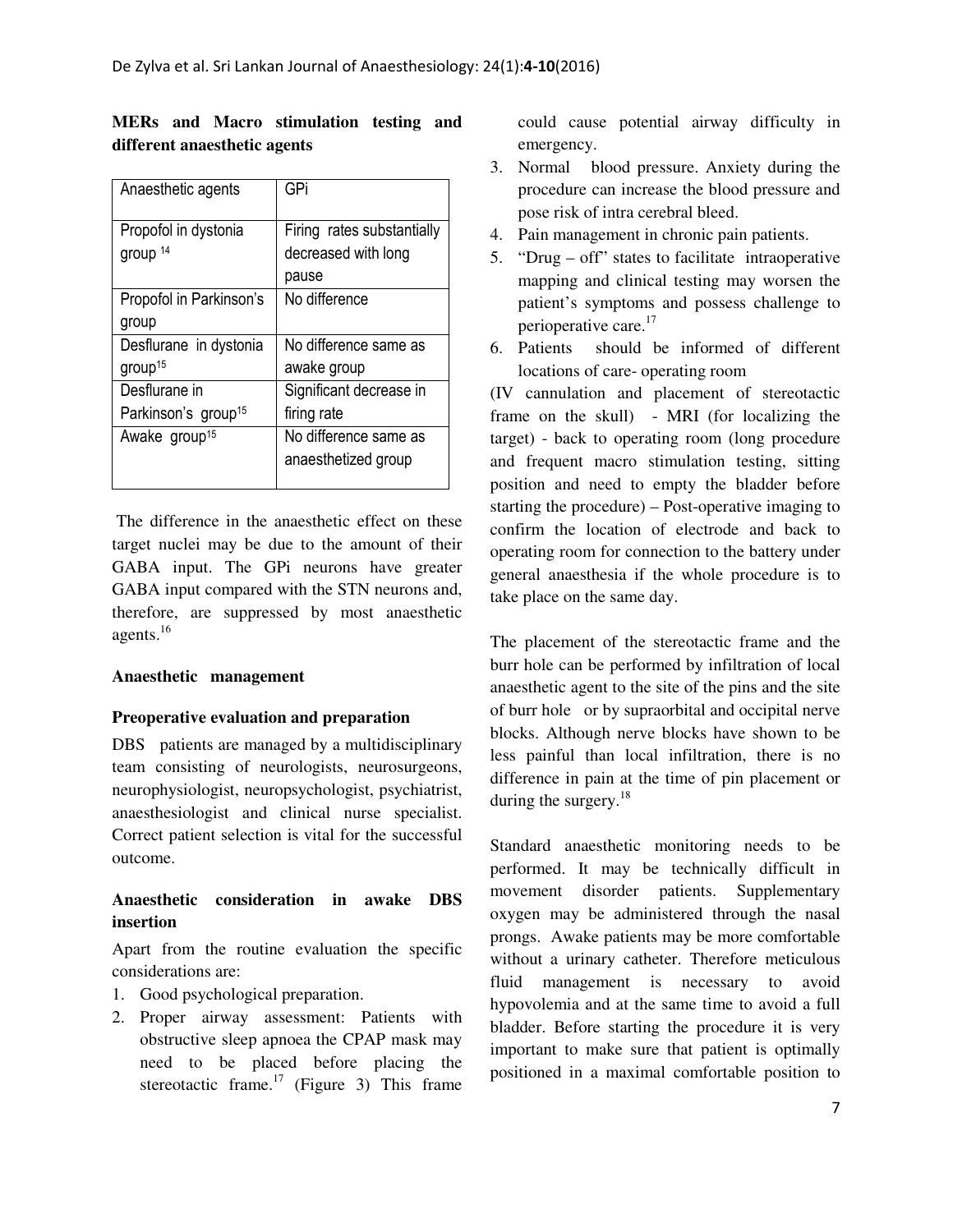get the patient cooperation during the surgery. Patient should be warned of sudden onset of hotness (hyperthermia) due to stimulation of hypothalamus.

## **Anaesthetic considerations for DBS insertion under general anaesthesia**

In paediatric patients, those with dystonia and patients intolerant of awake surgery, for example due to claustrophobia, DBS is usually performed under general anaesthesia. In some units, general anaesthesia may be preferred for all cases. The special considerations in these cases are:

- 1. Co morbid medical conditions , elderly and paediatric patients
- 2. Polypharmacy and altered pharmacokinetics and dynamics
- 3. Potential drug interactions.
- 4. Airway management: avoid reinforced ET tube causing interference and possible burn in MRI. LMA or RAE tube could be used to secure the airway. Increase risk of regurgitation and aspiration needs to be considered in patients with Parkinson's disease.
- 5. Transporting anaesthetised patient for different locations: Transport monitoring, emergency drugs and safety issues in MRI and CT.
- 6. Possibility of awareness: anaesthetic may interfere the microelectrode recording. Therefore the depth of anaesthesia may need to be reduced to obtain good recording.

It is important to choose the appropriate inducing and maintaining agents for different disorders to achieve optimal microelectrode recording. In our institute we use propofol for induction and use oxygen /air/ sevoflurane, remifentanil infusion for maintenance. Apart from routine anaesthetic monitoring, direct arterial blood pressure measurement may be considered. There is the

concern that AC current may also interfere with microelectrode recording and all equipment using AC current may need to be switched off temporarily.

The other common considerations for awake and anaesthetized patients are antibiotic prophylaxis and strict aseptic procedure to avoid infection in deep brain structures. The coagulation profile should be within normal range to avoid bleeding. The key to the frame needs to be kept preferably with the anaesthetic team in case emergency airway access is needed. Tunnelling of the cable and battery placement is routinely done under general anaesthesia, requiring the airway to be secured with endotracheal tube, because access to the airway is restricted during tunnelling.

#### **Postoperative management**

Apart from routine monitoring, an intensive pain management program should be considered in specific patient groups, particularly the paediatric patients. In our institution we manage such patients with regular paracetamol and patient controlled or nurse controlled analgesia. To avoid infection in deep brain structures antibiotics should be considered according to local hospital policy.

Reduction or absence of anti-Parkinson medication can cause respiratory insufficiency postoperatively. Anti- Parkinson drugs can cause orthostatic hypotension which may be aggravated by the vasodilating effects of the anaesthetic agents, perioperative hypovolemia and autonomic dysfunction. There are reported cases of air embolism in seated position.<sup>19</sup> Sudden onset of cough in an awake patient could be due to air embolism.

#### **DBS patient for battery change**

There are now a range of batteries available, both fixed life and rechargeable. Fixed life batteries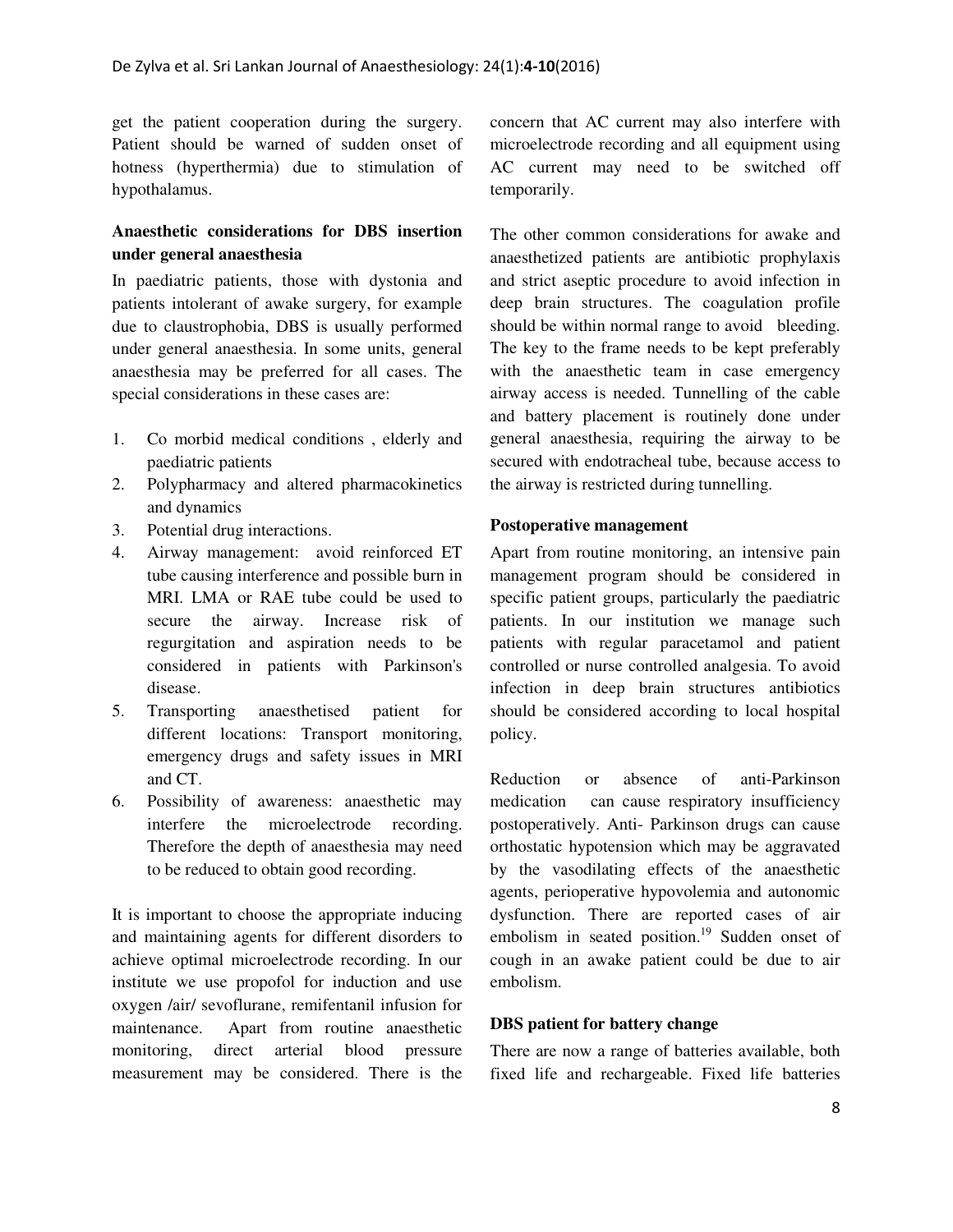tend to be most widely used in adults whilst rechargeable ones are preferred in the paediatric population.<sup>20</sup> The fixed life battery usually lasts about 3-5 years. Anaesthesia for battery change is a relatively simple procedure. It can be done under general anaesthesia with LMA and patient breathing spontaneously.

## **DBS patients for other surgery**

The specific consideration is the use of unipolar diathermy which is contra-indicated. Antibiotic prophylaxis is usually recommended by most DBS specialists. It should be noted that, most patients are very much dependent on their DBS. If the battery needs to be switched off during the surgical procedure, it is best to switch it off just before inducing anaesthesia and turn it back on just before waking the patient.

#### **References**

- 1. Lozano AM, Lang AE, Pallidotomy for Parkinson's disease. Arch Neurol 2005,**62**: 1377- 81.
- 2. Benabid AL, Pollak P, Gervason C, et al. Long term suppression of tremor by chronic electrical stimulation of the ventral intermediate thalamic nucleus.Lancet1991;**337**:403-6 http://dx.doi.org/10.1016/0140-6736(91)91175-T
- 3. Benabid AL, Pollak P, Louveau A, et al. Combined (thalamotomy and stimulation) stereotactic surgery of the VIM thalamic nucleus for bilateral Parkinson disease. ApplNeurophysiol1987;**50**:344-6 http://dx.doi.org/10.1159/000100803
- 4. Pereira EA, Green AL, Nandi D. Deep brain stimulation of the subthalamic nucleus for the treatment of Parkinson's disease. Lancet Neurol 2009;**8**:67-81 http://dx.doi.org/10.1016/S1474-4422(08)70291-6
- 5. Halpern C, Hurtig H, Jaggi J et al. Deep brain stimulation in neurologic disorders. Parkinsonism Relat Disord 2007;**13**:1-16 http://dx.doi.org/10.1016/j.parkreldis.2006.03.001 PMid:17141550
- 6. Marangell LB, Martinez M, Jurdi RA, Zboyon H. Neurostimulation therapies in depression: a review of a new modalities. Acta psychiatr scand 2007;**116**:174-81.

http://dx.doi.org/10.1111/j.1600-47.2007.01033.x PMid:17655558

- 7. Johnson MD, Micinovic S , Mcintyre C C, Vitek J L. Mechanism and targets of deep brain stimulation in movement disorders. Neurotherapeutic2008;**5**:294-308. http://dx.doi.org/10.1016/j.nurt.2008.01.010 PMid:18394571 PMCid:PMC2517242
- 8. Krack P et al. Five year follow up of bilateral stimulation of the subthalamic nucleus in advanced Parkinson disease. N Eng J ed. 2003Nov13;**349**(20):1925-24
- **9.** Williams A et al. Deep brain stimulation plus best medical therapy versus best medical therapy alone for advanced Parkinson's Disease (PDSURG Trial): A randomized open label trial. Lancet neurol.2010Jun;9,581-591. **http://dx.doi.org/10.1016/S1474-4422(10)70093- 4**
- 10. Wallace B A et all. Survival of midbrain dopaminergic cells after lesion or deep brain stimulation of the subthalamic nucleus in MPTPtreated Monkeys.Brain 2007 Aug;**130**:2129-45 http://dx.doi.org/10.1093/brain/awm137 PMid:17584773
- 11. Benazzauz A, Hallett M. Mechanism of action of deep brain stimulation. Neurology 2000;**55**:13-6
- 12. Wamke PC.STN stimulation and neuroprotection in parkinson's disease: when beautiful theories meet ugly facts. J Neurol Neurosurg Psychiatr 2005;**76**:1186-7 http://dx.doi.org/10.1136/jnnp.2004.061481 PMid:16107346 PMCid:PMC1739795
- 13. Tisch S, et al. Pallidal stimulation modifies aftereffects of paired associative stimulation on motor cortex excitability in primary generalised dystonia. EXP Neurol.2007Jul;**206**(1):80-5. http://dx.doi.org/10.1016/j.expneurol.2007.03.027 PMid:17498697
- 14. Hutchison WD, Long AE, Dostrovsky JO, Lozano AM, Pallidal neuronal activity: implications for models of dystonia. Ann Neurol 2003;**53**:480-8 http://dx.doi.org/10.1002/ana.10474 PMid:12666115
- 15. Sanghera MK,Grossman RG, Kalhorn CG, Hamilton WS, Ondo WG, Jankovic J. Basal ganglia neuronal discharge in primary and secondary dystonia in patients undergoing pallidectomy. Neurosurgery 2003;**52**:1358-73 http://dx.doi.org/10.1227/01.NEU.0000064805.91 249.F5

PMid:12762881

16. Benarroch EE. Subthalamic nucleus and its connections: anatomic substrate for the network effects of deep brain stimulation. Neurology